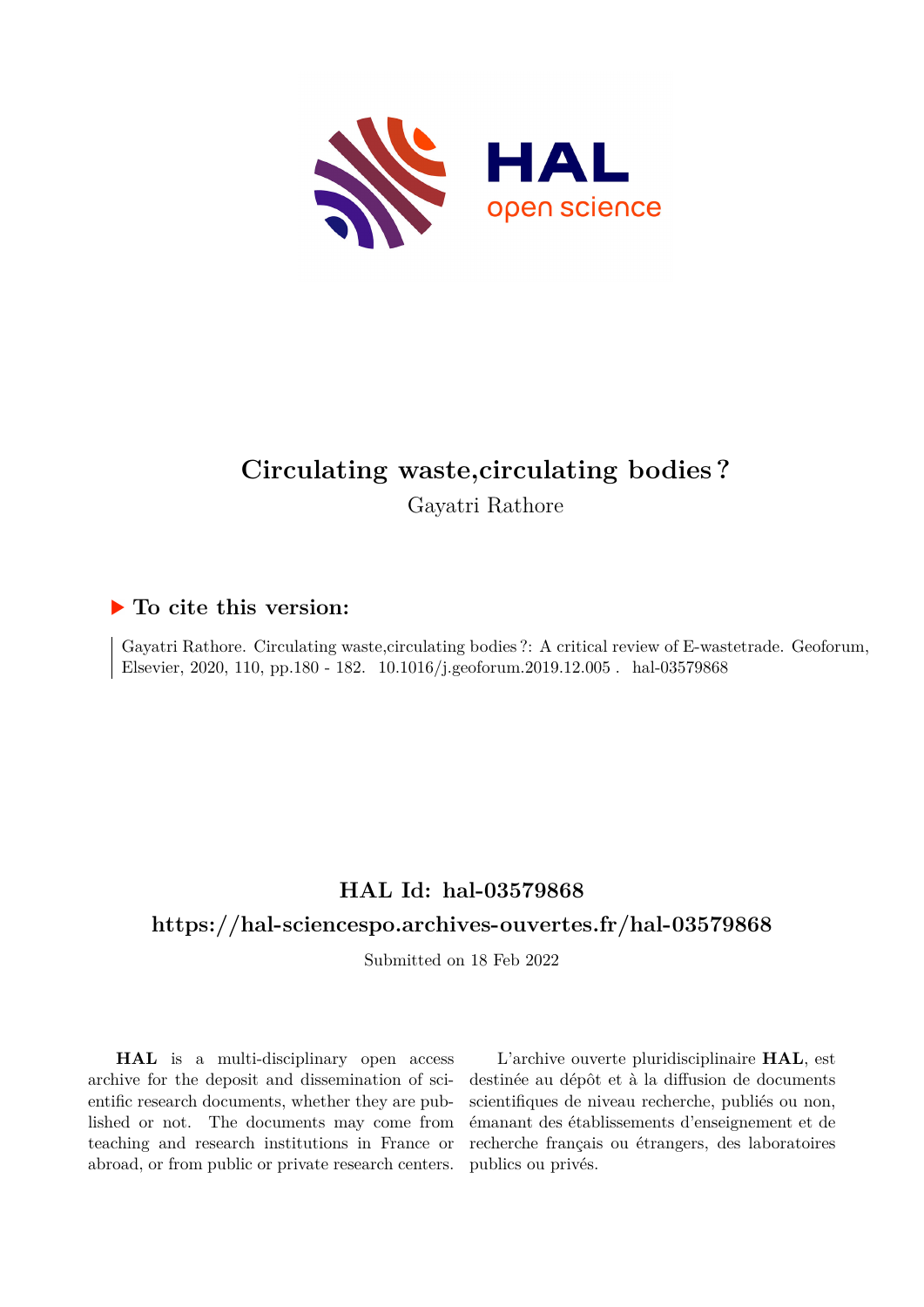Contents lists available at [ScienceDirect](http://www.sciencedirect.com/science/journal/00167185)

### Geoforum

journal homepage: [www.elsevier.com/locate/geoforum](https://www.elsevier.com/locate/geoforum)

### Circulating waste, circulating bodies? A critical review of E-waste trade

### Gayatri Jai Singh Rathore

*University of Göttingen, Centre for Modern Indian Studies (CeMIS), Friedländer Weg 73, Göttingen 37085, Germany*

#### ARTICLE INFO

*Keywords:* Circular economy E-waste Waste Recycling Informal economy Surplus labour Caste Muslim Waste-worker

#### ABSTRACT

This review article uses India's e-waste economy to examine changes in the circular economy. Today, due to a mix of consumptive economies, urban ecological concerns and its disposal in the informal economy, e-waste governance is a critical issue for the country like it is elsewhere. Drawing on preliminary ethnographic findings in the e-waste sector in Jaipur, this review challenges some of the findings on surplus labour by observing the longstanding domination of caste and kinship structures in the domestic e-waste trade. I argue that we need to study expanding spatialities of e-waste through multi-site ethnographies and a focus on context specificities that would enrich our theorization of waste.

#### **1. Introduction**

E-waste is a complex category of waste, which is difficult to define, due to its material diversity and varied product lifecycle. The difficulty in determining the type of material and the differentiated product cycle means that e-waste challenges the notion that commodity chains associated with e-waste is necessarily linear and simple. Where this is the case, what then of the laboring bodies involved in the e-waste trade sector? My review attempts to motivate some brief thoughts on circulating waste via laboring bodies.

Early scholarships in the field of economic geography on e-waste flows argued for a network analysis because of the impossibility of pinning down a linear life for e-waste products (see Gregson and Crang, 2010; Crang et al. 2013; Reddy 2016). These interventions have significantly contributed to a focus shift in its conceptualization from being perceived as hazardous and toxic substance to a resource, something that has an afterlife with value (Gidwani and Reddy 2011; Bhattacharya 2018). Moreover, its materiality was connected to global capital flows through discussions on its "ongoingness", waste-value dialectic, waste mining among others (Lepawsky and Mather 2011; Gidwani and Maringanti 2016; Labban 2014 respectively).

This emphasis has also complicated the perspectives on e-waste trade from the Global North to the Global South as a form of environmental and social injustice. They have hence highlighted the shifting geographies of e-waste global trade with a highly regionalized (intraregional trade in Asia) and even reverse pattern of trade flows (Lepawsky and Billah 2011). These studies have also diverted attention to reuse and recovery economy, which in India is a sector functionally distinct from recycling (Corwin 2018).

In the sections to follow, I start by reviewing the literature on ewaste governance in India. I then query some of these findings using preliminary ethnographic data from Jaipur. I argue for multi-site ethnographies of waste-work through a focus on the nodal points in wastevalue chains, and to bring in context specific realities. I specifically call attention to caste and kinship relations in the realm of e-waste research, which will expand our socio-political understanding of e-waste flows.

#### **2. E-Waste Governance in India: Prevailing Vision of the Informal Sector**

India produces around two million tons of e-waste annually and is ranked as the fifth largest producer of e-waste (ASSOCHAM-KPMG 2016). This is a result of domestic growth facilitated by programmed obsolescence and falling prices of newer products (Ghosh et al. 2015). It is the world's second largest Internet and smart phone market, with an estimated 333 million users and 260 million mobile broadband subscriptions (Borthakur and Govind 2019). E-waste was only belatedly recognized as a source of "corporate capital" and an important policy issue in India. Yet the interim has witnessed a flourishing trade, driven by the workings of the country's informal sector, which processes 90% of its e-waste (Gill 2009). Or, empirical work in India positions e-waste "in evolving dynamics of consumerism, informal sector livelihoods, and urban ecology" (Gidwani and Corwin 2017: 46).

Generic accounts of e-waste governance have focused on its polluting and toxic nature (Agarwal et al. 2003), and have argued against the persistence of formal-informal dichotomies and have tried to define

*E-mail address:* [Gayatri.rathore@sciencespo.fr.](mailto:Gayatri.rathore@sciencespo.fr)

<https://doi.org/10.1016/j.geoforum.2019.12.005>

Received 4 September 2019; Received in revised form 20 November 2019; Accepted 9 December 2019 Available online 20 December 2019

0016-7185/ © 2019 Published by Elsevier Ltd.





 $\frac{N}{2}$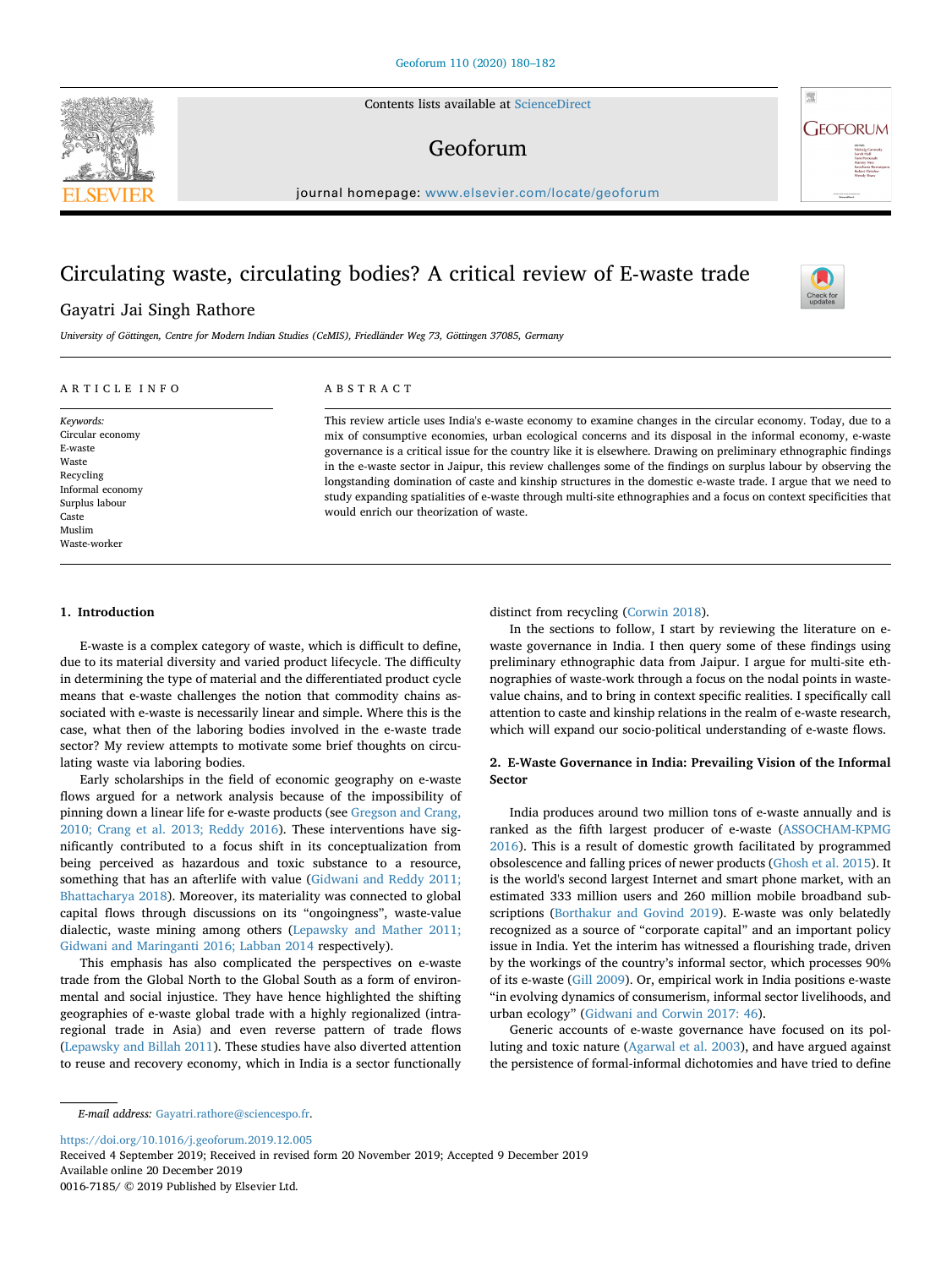informality along the formal-informal continuum (Harriss-White, 2017). They have also noted that the idea of sustainability promoted by the E-waste Management and Handling Rules (2016) is narrow, and efforts at formalization and professionalization are wanting (Gupt and Sahai, 2019; Laser 2016). While these rules have addressed the issue of multiple stakeholders (such as producers, dealers, refurbishers) and made producers accountable through extended producer responsibility (EPR), they have failed to include those operating in the unorganized sector jeopardizing their "right to waste". The sheer number of players involved in the informal supply chain and their scattered geographies makes it painstaking and financially difficult to identify, monitor and regulate them under the pollution control board purview. It also affects the implementation of an effective EPR framework by producers.

Unavailability of reliable data on commodity movement, on its recycling and the decentralized character of e-waste trading makes ewaste-workers invisible. Besides, bureaucratic pressure for environmental inspections, market competition and high material prices set hurdles to business. Informal recyclers are either forced to shut down, move business elsewhere or operate illegally outside of any regulated system. Additionally, efforts to integrate the informal into the formal sector as in the case of Bangalore have failed (Reddy 2015).

Nevertheless, the rise of an exponential e-waste economy, its weak governance and its expanding spatiality raises questions on wider social transformations. Who gets access to jobs created in the expanding universe of e-waste? While laboring bodies have been sidelined in the regulatory framework, interest in scholarship has also however narrowly focused on waste-workers (Fredericks 2014). The e-waste industry lends itself to unregulated self-employment. Consequently, the key emphasis has been on splintered, precarious self-employed workers belonging to socially stigmatized, vulnerable groups of migrants, children and women. Contextualized in a broader framework of neoliberalism, here the focal point is their physical labor, health hazards, abjection and toxic bodies (Reddy 2015).

Yet, some of this scholarship has also drawn attention to wasteworker agency through accounts of organized movements and creation of unions, which have allowed them recognition from state institutions (Agarwala 2016; Shankar and Sahni 2018). While all this cannot be ignored, it only gives us a partial rendering of what e-waste-work entails. For instance, what do we know of the labor conditions and social practices that characterize the informal wastework? How do existing structures of caste and dependency contribute to it? In other words, another strand of work presents waste-work as a source of livelihood, which is an area in need of further investigation.

#### **3. Connected Geographies, Connected bodies: E–waste trade from below**

My research contributes to this scholarship through an ethnographic focus on a segment of domestic e-waste trade and labor networks between Jaipur to New Delhi. The fieldwork was conducted over a period of four months spread over two years (2018-2019) in the e-scrap trading market called *kabadi* in Jaipur and Delhi. I observed daily dealings of the market's 50 odd shops and conducted 15 semi-structured interviews with scrap dealers, which were never complete without the participation of four-five scrap dealers from the neighborhood. This review shifts attention from e-waste commodity to labor and reflects on an industry where few rely on regular wages. It throws light on some of the socio-economic and political conditions under which adult e-waste traders appropriate waste-work in the city are remunerated, manage their finances and debt, and send remittances back home.

New Delhi is one of the three biggest e-waste recycling hubs of the country. However, stricter enforcement of environmental laws has dislodged its "negative environmental externalities" to neighboring states. The dislocation of waste industries along with its migrant and working-class population is a feature of Delhi and is supported by its middle-class residents and activists (Ghertner 2015; Baviskar and Ray 2011). Consequently, multiple e-waste recycling nodal points have developed in "ordinary" cities around Delhi in Uttar Pradesh, Haryana and Gujarat from where trading with the capital takes place. Jaipur, partly due to its proximity to Delhi, is one case in point.

Secondly, the image of waste-workers as those facing acute poverty, which leads them to "stumble" into waste-work in bigger cities is one that can be contested using fieldwork. Over the past two decades, Jaipur's e-scrap industry has attracted considerable entrepreneurial investment from Muslim men migrating from Western Uttar Pradesh. They belong to a trading caste of oil pressers (*teli*) or Malik, which has been traditionally engaged in various forms of self-employment, particularly in radio and transistor scrap business. This made the transition to e-waste easy. Today, the community specializes in and has established itself in e-scrap business in parts of Gujarat, New Delhi and also in South India.

Workwise, material is procured domestically through various sources like regional and local scrap dealers, repair shops, private auctions and government biddings. Working on these sites, hence, means needing to have to establish contacts and develop relations (called "setting") with government and private officials (Reddy 2013). Yet because of manual dismantling, use of rudimentary extractive technologies, cheap and small labor force and family workers, economic activity on e-waste recycling is also lucrative. Mostly, it has relied on a deep pool of teenagers and young adults, who have developed expertise through apprentice-like arrangements. This cadre of workers know which electronics are worth refurbishing vs. dismantling, the current metal prices, among other industry specific knowledge. With increased visibility and scrutiny of waste-work, the Jaipur e-waste dealers have been quick to adopt ecological narrative in their work. Many of these traders mentioned how, "we contribute to the cleaning of the city. Without us you would be living in a stream of trash". Moreover, they present themselves as e-waste traders and not e-waste recyclers, in order to bypass the fussy paperwork to register themselves as authorized recyclers and to escape scrutiny from environmental agencies.

#### **4. Concluding thoughts**

The upshot of my preliminary research is the creation of family businesses and importance of caste networks, which are not unique to ewaste sector but a culturally resonant model within many caste-based enterprises in India (Prakash, 2014; Carswell and De Neve, 2014). Harriss-White (2019) and Butt (2019), for instance, have signaled the importance of family networks of Nadar caste in a South Indian town and of the Chuhra in Lahore's waste-work facilities respectively. In Jaipur too, family business, caste and kinship relations remain central to trade relations facilitating migration of caste members to Jaipur in search of e-waste as well as subsequent access to income through kinship ties with East Delhi based Maliks.

My research therefore reveals a division of labor that is complex, caste based as well as vertically and horizontally embedded in broader networks of e-waste sourcing and trading. Despite low social strata of their trading community, these workers did not belong to the urban poor and can be best described as "middle migrants" and "unsettled settlers" (Gidwani and Ramamurthy 2018; De Haan 1997 respectively). They do not face the social stigma often experienced by the Dalit wasteworkers in the city (Rathore 2017; Mahalingam et al. 2018). Moreover, their entry into waste-work is not due to availability of surplus labor, which is easily replaceable (Gidwani 2015); rather it is a result of the domination and specialization of a community group in e-waste trading. Hence, having carved out a space for themselves in the urban Indian economy, e-waste work has enabled them to buy extra plots of land as investment and a sign of status symbol in the native place (see also Oberhauser and Yeboah, 2011; Mustapha 1992).

Henceforth, for a comprehensive understanding of e-wastework, it